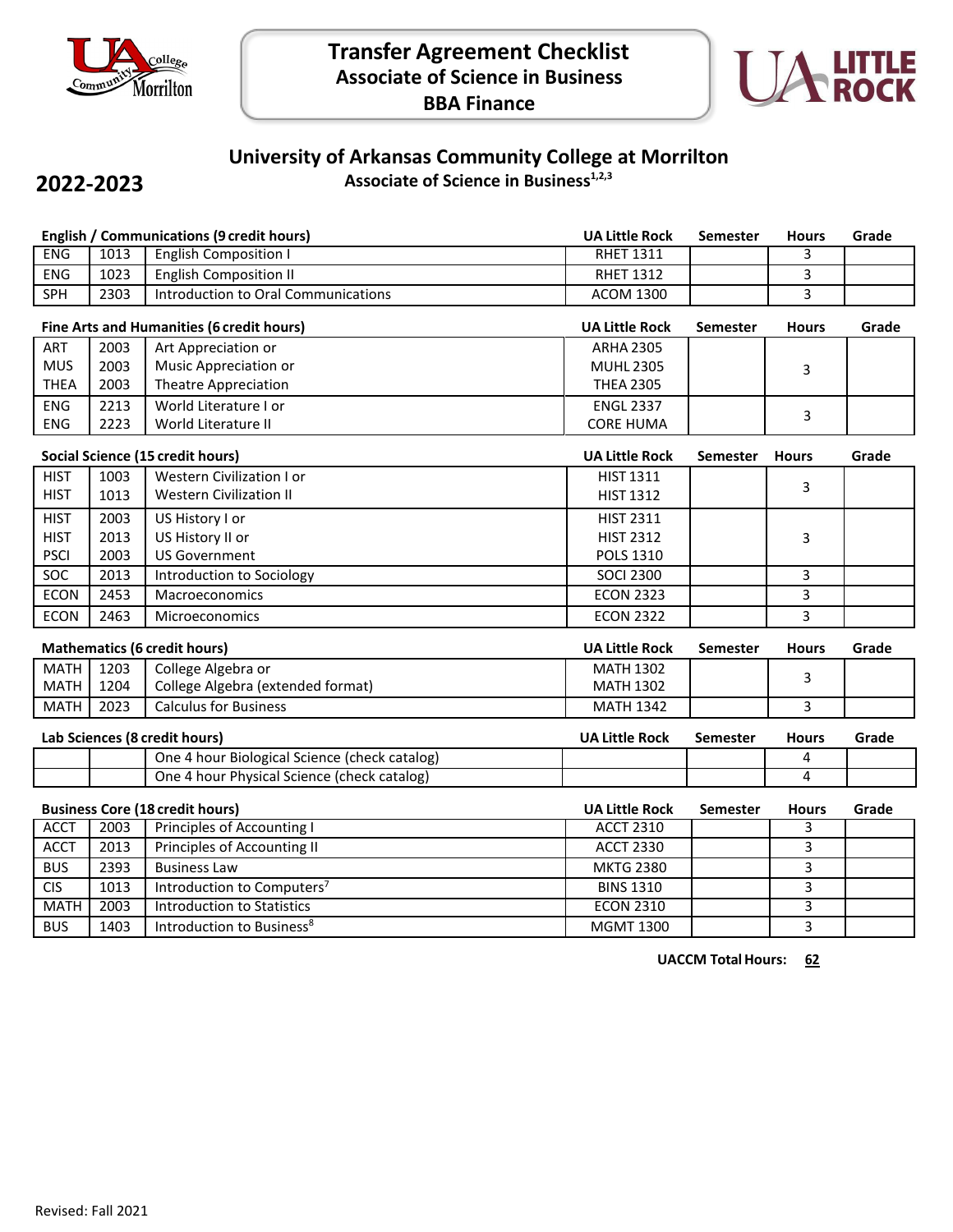



#### **2022-2023 University of Arkansas at Little Rock Bachelor of Business Administration Finance4**

| <b>Professional Business Courses (28 credit hours)</b> |           |                                            | <b>Semester</b> | <b>Hours</b> | Grade |
|--------------------------------------------------------|-----------|--------------------------------------------|-----------------|--------------|-------|
| <b>BSAD</b>                                            | 2010/4010 | Career Catalyst <sup>6</sup>               |                 | 0            |       |
| <b>BSAD</b>                                            | 3100      | <b>Business Professionalism</b>            |                 |              |       |
| <b>BINS</b>                                            | 3305      | Information Systems for Decision Making    |                 | 3            |       |
| <b>BINS</b>                                            | 3352      | Data Analysis and Visualization            |                 | 3            |       |
| <b>BINS</b>                                            | 3380      | <b>Business Communication</b>              |                 |              |       |
| <b>ECON</b>                                            | 3355      | <b>Quantitative Business Analysis</b>      |                 | 3            |       |
| <b>FINC</b>                                            | 3310      | <b>Business Finance</b>                    |                 | 3            |       |
| <b>MGMT</b>                                            | 3300      | Principles of Management                   |                 | 3            |       |
| <b>MGMT</b>                                            | 3304      | <b>Operations Management</b>               |                 | 3            |       |
| <b>MGMT</b>                                            | 4380      | <b>Business Strategy (Capstone Course)</b> |                 | 3            |       |
| <b>MKTG</b>                                            | 3350      | <b>Principles of Marketing</b>             |                 | 3            |       |

| <b>Finance Major Requirements (12 credit hours)</b> |      | Semester                                  | <b>Hours</b> | Grade |  |
|-----------------------------------------------------|------|-------------------------------------------|--------------|-------|--|
| <b>FINC</b>                                         | 3340 | <b>Financial Markets and Institutions</b> |              |       |  |
| <b>FINC</b>                                         | 3350 | Investment Analysis                       |              |       |  |
| <b>FINC</b>                                         | 4350 | <b>Financial Modeling</b>                 |              |       |  |
| <b>FINC</b>                                         | 4395 | Adv. Financial MGMT (Capstone Course)     |              |       |  |

|             |      | Finance Electives (12 credit hours) Two of these 4 courses must be FINC courses. | <b>Semester</b> | <b>Hours</b> | Grade |
|-------------|------|----------------------------------------------------------------------------------|-----------------|--------------|-------|
| <b>FINC</b> | 4320 | Bank Financial Management or                                                     |                 |              |       |
| <b>FINC</b> | 4330 | Int'l Finance (if not applied above) or                                          |                 |              |       |
| <b>FINC</b> | 4355 | Predictive Data Analysis or                                                      |                 |              |       |
| <b>FINC</b> | 4360 | Risk Management or                                                               |                 |              |       |
| <b>FINC</b> | 4362 | Derivatives (if not applied above) or                                            |                 |              |       |
| <b>FINC</b> | 4363 | Financing Entrepreneurial Ventures or                                            |                 |              |       |
| <b>FINC</b> | 4371 | Real Estate Finance and Investment or                                            |                 |              |       |
| <b>FINC</b> | 4372 | Real Estate Valuation or                                                         |                 |              |       |
| <b>FINC</b> | 4380 | Portfolio Management or                                                          |                 |              |       |
| <b>FINC</b> | 4383 | Applied Equity Analysis or                                                       |                 |              |       |
| <b>FINC</b> | 4396 | Cooperative Education I or                                                       |                 | 12           |       |
| <b>FINC</b> | 4397 | Seminar in Finance                                                               |                 |              |       |
| <b>FINC</b> | 4399 | Independent Study or                                                             |                 |              |       |
| <b>ACCT</b> | 3311 | Intermediate Financial I or                                                      |                 |              |       |
| <b>ACCT</b> | 3312 | Intermediate Financial II or                                                     |                 |              |       |
| <b>BINS</b> | 4351 | Data Analysis and Reporting or                                                   |                 |              |       |
| <b>BINS</b> | 4352 | Big Data Analytics Tools or                                                      |                 |              |       |
| <b>ECON</b> | 3315 | Intermediate Microeconomic Theory or                                             |                 |              |       |
| <b>ECON</b> | 3330 | Intermediate Macroeconomic Theory or                                             |                 |              |       |
| <b>ECON</b> | 4350 | Applied Econometrics or                                                          |                 |              |       |
|             |      | Other courses as approved by Department Chair                                    |                 |              |       |

| Electives (6 credit hours) |  |                       | Semester | <b>Hours</b> | Grade |
|----------------------------|--|-----------------------|----------|--------------|-------|
|                            |  | Unrestricted Elective |          |              |       |
|                            |  | Unrestricted Elective |          |              |       |